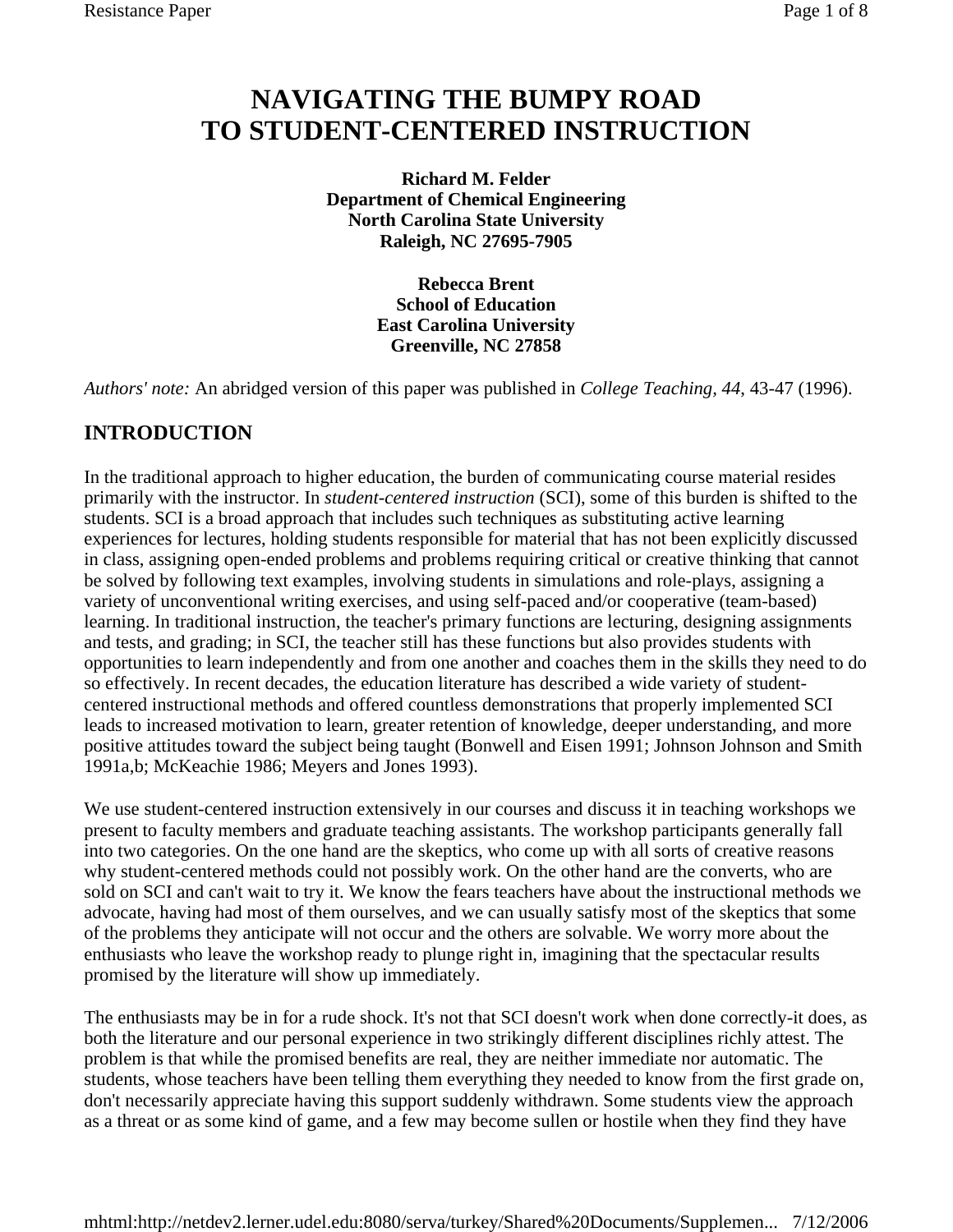no choice about playing. When confronted with a need to take more responsibility for their own learning, they may grouse that they are paying tuition-or their parents are paying taxes-to be taught, not to teach themselves. If cooperative learning is a feature of the instruction, they may gripe loudly and bitterly about other team members not pulling their weight or about having to waste time explaining everything to slower teammates. Good lecturers may feel awkward when they start using studentcentered methods and their course-end ratings may initially drop. It's tempting for instructors to give up in the face of all that, and many unfortunately do.

Giving up is a mistake. SCI may impose steep learning curves on both instructors and students, and the initial instructor awkwardness and student hostility are both common and natural. The key for the instructors is to understand how the process works, take some precautionary steps to smooth out the bumps, and wait out the inevitable setbacks until the payoffs start emerging.

## **TRADITIONAL STUDENTS IN A NONTRADITIONAL CLASS: A PAINFUL ODYSSEY**

Woods (1994) observes that students forced to take major responsibility for their own learning go through some or all of the steps psychologists associate with trauma and grief:

1. **Shock**: "I don't believe it-we have to do homework in groups and she isn't going to lecture on the chapter before the problems are due?"

2. **Denial**: "She can't be serious about this-if I ignore it, it will go away."

3. **Strong emotion**: "I can't do it-I'd better drop the course and take it next semester" or "She can't do this to me-I'm going to complain to the department head!"

4. **Resistance and withdrawal**: "I'm not going to play her dumb games-I don't care if she fails me."

5. **Surrender and acceptance**: "OK, I think it's stupid but I'm stuck with it and I might as well give it a shot."

6. **Struggle and exploration**: "Everybody else seems to be getting this-maybe I need to try harder or do things differently to get it to work for me."

7. **Return of confidence**: "Hey, I may be able to pull this off after all-I think it's starting to work."

8. **Integration and success**. "YES! This stuff is all right-I don't understand why I had so much trouble with it before."

Just as some people have an easier time than others in getting through the grieving process, some students may immediately take to whichever SCI method you're using and short-circuit many of the eight steps, while others may have difficulty getting past the negativity of Steps 3 and 4. The point is to remember that the resistance you encounter from some students is a natural part of their journey from dependence to intellectual autonomy (see Kloss 1994). If you provide sufficient structure and guidance along the way, by the end of the course most of them will reach satisfactory levels of both performance and acceptance of responsibility for their own learning.

In the remainder of this paper, we list common faculty concerns about student-centered instructional methods and offer responses. Much of the discussion involves issues associated with cooperative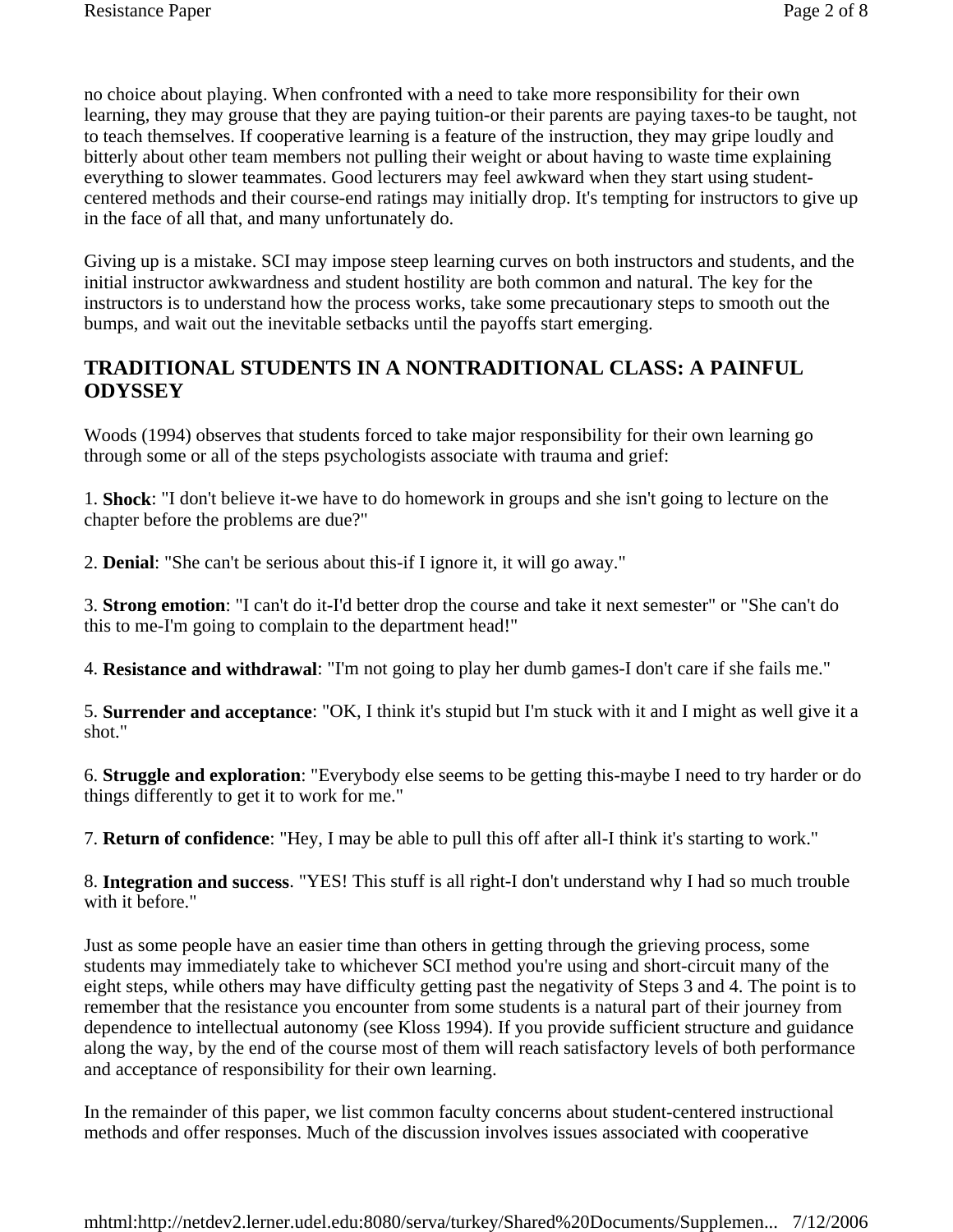learning, the method that in our experience occasions the most vehement student resistance.

## **FACULTY CONCERNS**

#### **If I spend time in class on active learning exercises, I'll never get through the syllabus.**

You don't have to spend that much time on in-class work to have a significant impact with it. Simply ask questions occasionally and give the students a short time to come up with solutions and answers, working either individually or in small groups. Then collect answers from several randomly selected individuals or groups. One or two such exercises that take a total of 5-10 minutes can keep a class relatively attentive for an entire period.

On a broader note, much of what happens in most classes is a waste of everyone's time. It is neither teaching nor learning. It is stenography. Instructors recite their course notes and transcribe them onto the board, the students do their best to transcribe as much as they can into their notebooks, and the information flowing from one set of notes to the other does not pass through anyone's brain. A more productive approach is to put substantial portions of the course notes-lengthy prose, detailed derivations, complex diagrams-in handouts or coursepaks, leaving gaps to be filled in and sprinkling questions and instructions like "Prove," "Justify," "Verify," "Explain" throughout the presentation. Spend class time only on the most critically important and conceptually difficult parts of the notes, leaving the students to cover the rest for themselves. The many hours of class time you will save by doing this should be more than sufficient for all the active learning exercises you might want to use. Your classes will be more lively and effective, you will still cover the syllabus, and you might even be able to augment it to include topics you never had time to cover before. Moreover, if you announce that some of the gaps and exercises in the handouts will be the subject of test questions and then keep your promise, the students will even *read* the handouts-at least after the first test.

#### **If I don't lecture I'll lose control of the class.**

That's one way to look at it. Another is that several times during a class period your students may become heavily involved in working on or arguing about what you're trying to get them to learn, and it may take a few seconds (never longer once you get the hang of it) to bring their attention back to you. There are worse problems!

#### **I assign readings but many of my students don't read them and those who do seem unable to understand the material independently.**

In our experience, the only reliable way to compel most students to read the assigned material is to test them on it without covering all of it in class. Some instructors use short quizzes at the beginning of every period for this purpose; others who don't want to spend that much class time giving and grading quizzes prefer to include questions on the readings in their regularly scheduled examinations. In either case, the instructors soon learn that testing students on material not explicitly covered in class inevitably leads to vigorous protests. There are several ways to ease the students' transition from reliance on the instructor to self-reliance. Create graphic organizers that visually illustrate the structures and key points of the readings (Bellanca 1990) and later ask the students to do so. Prepare study guides that summarize critical questions answered by the readings and then include some of the questions on the exams. Give brief or extended writing assignments that call on the students to explain portions of the readings in their own words. Well-constructed writing assignments compel students to process material actively, identifying important points or connecting the material to their prior knowledge (Brent and Felder 1992).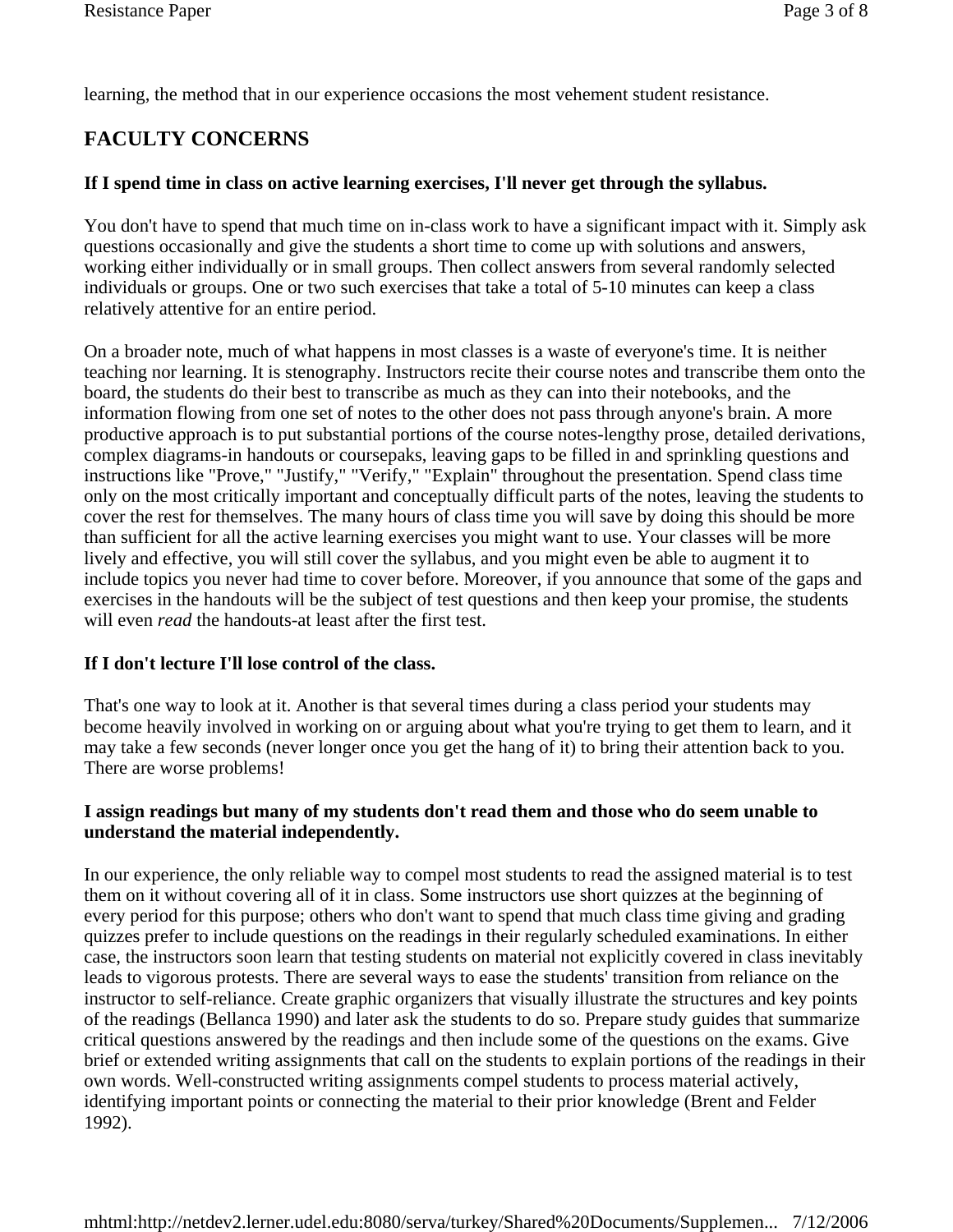#### **Some of my students just don't seem to get what I'm asking them to do-they keep trying to find "the right answer" to open-ended problems, they still don't have a clue about what a critical question is, and the problems they make up are consistently trivial.**

An essential feature of any skill development program is practice and feedback. Most students have never been taught to solve open-ended problems or think critically or formulate problems, so that the first time you assign such an exercise they will probably do it poorly. Collect their products and provide constructive comments. In addition, reproduce several products (perhaps slipping in one of your own as well), hand them out without attribution, go over some of them in class to illustrate the sort of thing you're looking for, and suggest ways to make good products even better. Modeling of this type helps students understand the process they need to go through to improve their own work. After several similar assignments and feedback sessions, students will start giving you the kind of results you're looking for and they will also begin giving one another meaningful feedback in group work. This approach serves a double purpose: the students gain more skill and confidence and you gain a classroom of teaching assistants who can help each other learn. By the end of the course some of them may be performing at a surprisingly high level.

#### **When I tried active learning in one of my classes, many of the students hated it. Some refused to cooperate and made their hostility to the approach and to me very clear.**

Instructors who set out to try student-centered instruction in a class for the first time are often unpleasantly surprised by the fierce negativity of some responses. Many who don't anticipate such reactions get discouraged when they encounter them, give up, and go back to more comfortable but less effective methods.

To minimize resistance to any student-centered method, try to persuade the students from the outset that you are neither playing a game nor performing an experiment, but teaching in a way known to help students learn more and understand better. You can reinforce your point about the effectiveness of SCI by offering variations on one or more of the following observations:

- *You've all had the experience of sitting through a good lecture, believing that you understood it, and then later when you tried to do the homework you realized that you didn't get it at all. By putting you to work in class I'm giving you a jump start on understanding the material and doing the homework efficiently.*
- *Unless you're a Zen monk, you can't sit still and keep your mind focused on one thing for more than a few minutes. In lectures your attention drifts, first for short intervals, then for longer ones, and by the end of a straight 50-minute lecture you're probably getting less than 20% of what's being said. Doing something active from time to time during the lecture substantially increases the amount of information you actually get. It also cuts way down on boredom.*
- When you go out to work, I guarantee you'll be working in teams. When companies fill out surveys *asking them what skills they want their new employees to have, teamwork skills are usually ranked either first or second. Since working in teams is what you're going to be doing on your job, you may as well start learning how to do it now.*
- (To students complaining about being slowed down by having to explain material they understand to slower teammates.) *If you ask any professor,* "*When did you really learn thermodynamics (or structural analysis or medieval history)?" the answer will almost always be "When I had to teach it." Suppose you're trying to explain something and your partner doesn't get it. You may try to put it in another way, and then think of an example, then another one. After a few minutes of this your*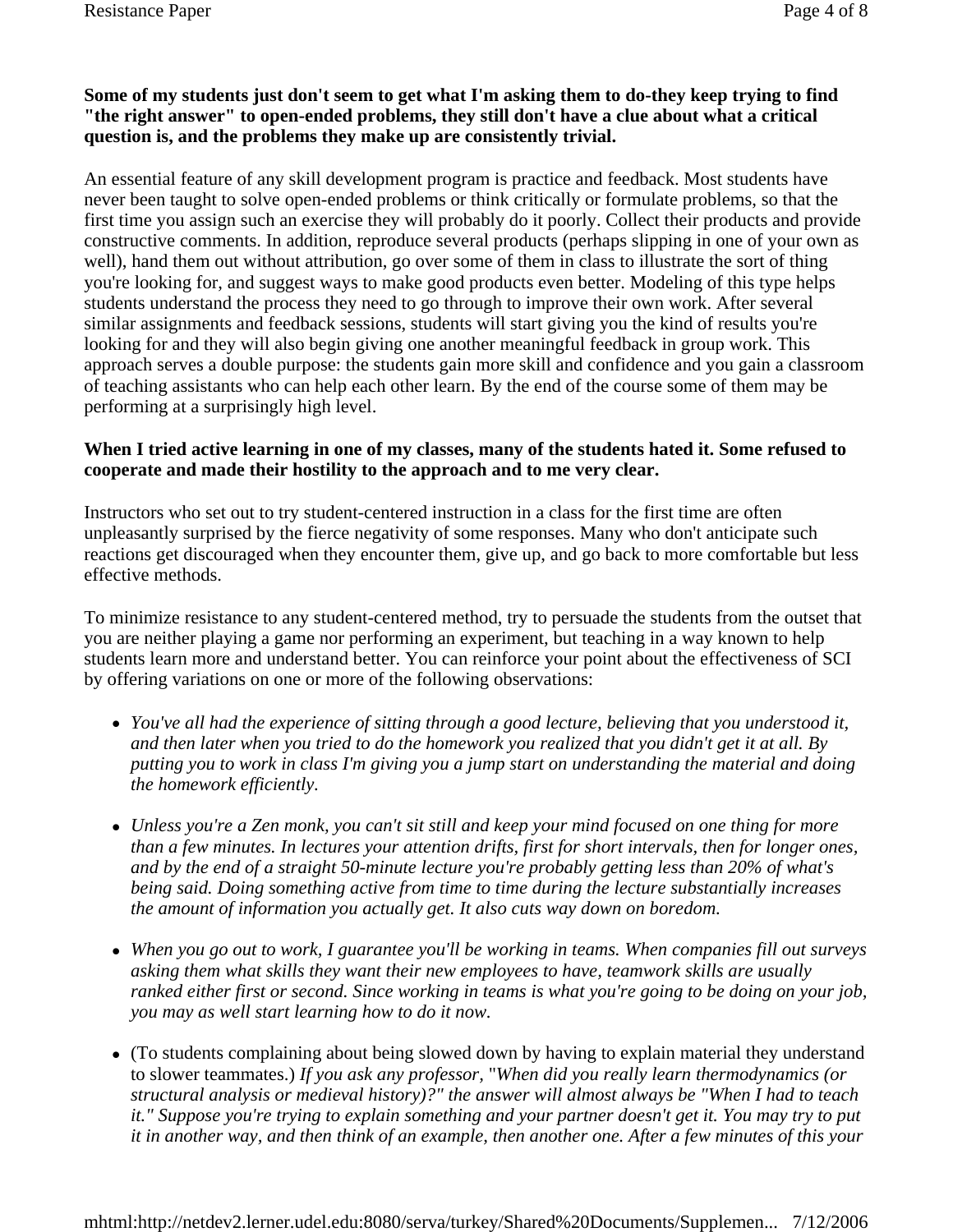#### *partner may still not get it, but you sure will.*

In our experience, most students bright enough to complain about being held back by their classmates are also bright enough to recognize the truth of the last argument.

#### **I'm having a particularly hard time getting my students to work in teams. Many of them resent having to do it and a couple of them protested to my department head about it.**

Cooperative learning tends to be the hardest student-centered method to sell initially, especially to high academic achievers and strong introverts. The points given above about the prevalence of teamwork on most jobs, the importance of teamwork skills to most employers, and the fact that we learn best what we teach, can help. Perhaps the most effective selling point for cooperative learning (unfortunately) involves grades. Many research studies have demonstrated that students who learn cooperatively get higher grades than students who try to learn the same material individually (Johnson *et al.* 1991b). Before assigning group work for the first time, we may mention a study (Tschumi 1991) in which an instructor taught an introductory computer science course three times, once with the students working individually and twice using group work, with common examinations in the first two classes. In the first class, only 36% of the students earned grades of C or better, while in the classes taught cooperatively, 58% and 65% of the students did so. Those earning A's in the course included 6.4% (first offering) and 11.5% (second offering) of those who worked cooperatively and only 3% of those who worked individually. There was some student resentment about group work in the first cooperative offering and almost none in the second one, presumably because the instructor was more skilled in the method the second time and possibly because the students in the second cooperative class knew about the results from the first class.

Persuading students that group work is in their interest is only the first step in making this instructional approach work effectively. The instructor must also structure group exercises to promote positive interdependence among team members, assure individual accountability for all work done, facilitate development of teamwork skills, and provide for periodic self-assessment of group functioning. Techniques for achieving these goals are suggested by Johnson *et al*. (1991a), Felder and Brent (1994), and many other books and articles in the recent education literature. Instructors new to cooperative learning are advised to have several such references handy when planning activities and assignments and dealing with problems.

#### **If I assign homework, presentation, or projects to groups, some students will "hitchhike," getting credit for work in which they did not actively participate.**

This is always a danger, although students determined to get a free ride will usually find a way whether the assignments are done individually or in groups. In fact, cooperative learning that includes provisions to assure individual accountability-such as individual tests on the material in the group assignments-cuts down on hitchhiking (Johnson *et al.* 1991a,b). Students who don't actually participate in the homework will generally fail the tests, especially if the assignments are challenging (as they always should be if they are assigned to groups) and the tests truly reflect the skills involved in the assignments. If the group work only counts for a small fraction of the overall course grade (say, 10-20%), hitchhikers can get high marks on the homework and still fail the course.

One way to detect and discourage hitchhiking is to have team members individually or collectively distribute the total points for an assignment among themselves in proportion to the effort each one put in. Students want to be nice to one another and so may agree to put names on assignments of teammates who barely participated, but they are less likely to credit them with high levels of participation. Another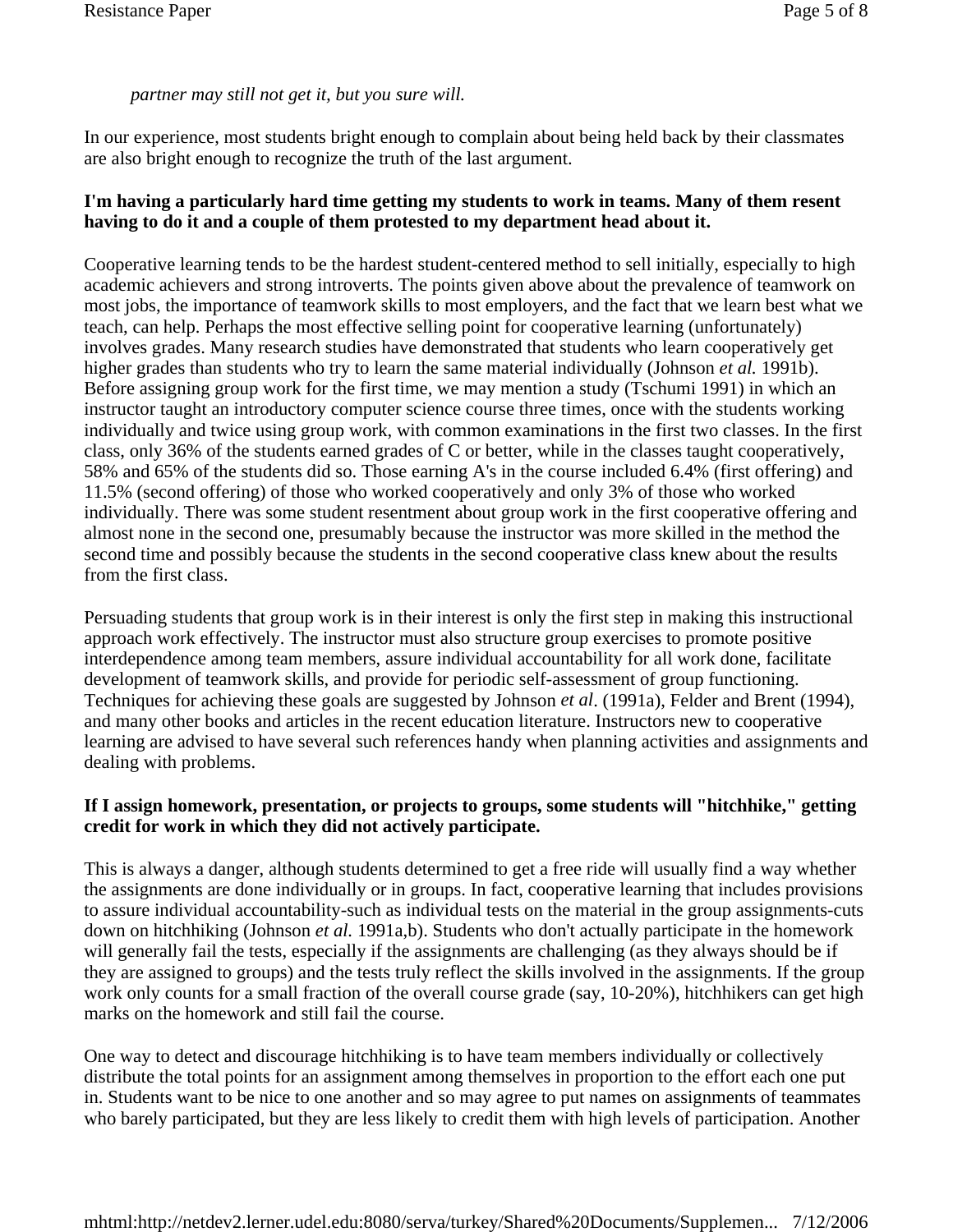technique is to call randomly on individual team members to present sections of project reports or partial solutions to problems, with everyone in the group getting a grade based on the selected student's response. The best students will then make it their business to see that their teammates all understand the complete solutions, and they will also be less inclined to put a hitchhiker's name on the written product and risk having him or her be the designated presenter.

#### **Many of the cooperative teams in my class are not working well-their assignments are superficial and incomplete and some team members keep complaining to me about others not participating.**

The interpersonal challenges of cooperative learning may be severe. Students have widely varying intellectual abilities, work ethics, and levels of sensitivity to criticism, and a substantial part of the cooperative learning experience is learning how to confront and work through the conflicts that inevitably arise from these variations.

One way to get groups off to a good start is to have them formulate and write out a set of team standards and expectations, sign it, make copies for themselves, and turn in the original to you. As the course proceeds, have them periodically evaluate how well they are working as a team to meet those standards and what they might do to work more effectively. You may invite teams with serious problems to have a session in your office. If they do, try to help them find their own solutions rather than telling them what they should do.

Taking a few minutes in class to focus on critical teamwork skills can make a major difference in how groups function. Periodically select an important activity like brainstorming or resolving conflicts and offer tips in class on effective ways to carry out the activity. An effective technique is to present a short scenario describing a common problem and brainstorm solutions with the class.

You may also give teams the last resort option of firing uncooperative members after giving them at least two warnings, and you may give individuals carrying most of the workload the option of joining another group after giving their uncooperative teammates at least two warnings. In our experience, teams almost invariably find ways of working things out themselves before these options have to be exercised.

#### **Teams working together on quantitative problem assignments may always rely on one or two members to get the problem solutions started. The others may then have difficulties on individual tests, when they must begin the solutions themselves.**

This is a legitimate concern. An effective way to minimize it is for each team member to set up and outline each problem solution individually, and then for the team to work together to obtain the complete solutions. If the students are instructed in this strategy and are periodically reminded of it, most of them will discover its importance and effectiveness and adopt it. There is also merit in assigning some individual homework problems to give the students practice in the problem-solving mode they will encounter on the tests.

#### **I teach a class containing students in minority populations that tend to be at risk academically. Does active, cooperative learning work in this kind of setting?**

In fact, the most frequently cited cooperative learning success story comes from the minority education literature. Beginning in the mid-1970's, Uri Treisman, a mathematics professor then at the University of California-Berkeley, established a group-based calculus honors program, reserving two-thirds of the places for minority students whose entering credentials suggested that they were at risk. The students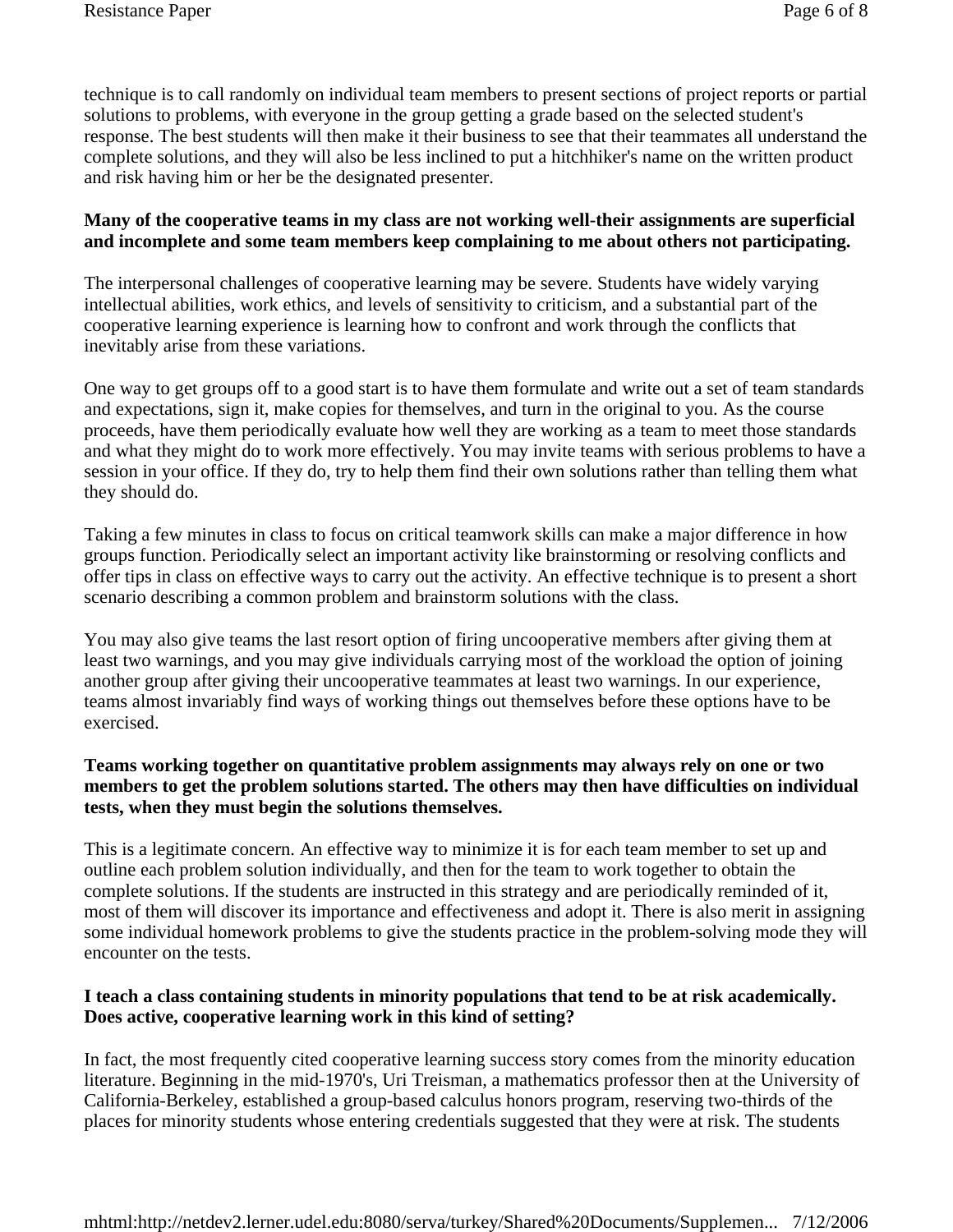who participated in this program ended with a higher retention rate after three years than the overall average for all university students, while minority students in a control population were mostly gone after three years. Treisman's model has been used at many institutions with comparable success (Fullilove and Treisman 1990). In another study, George (1994) tested several cooperative learning techniques on a predominantly African-American psychology class and compared their performance with that of a control group taught noncooperatively. She found that group work led to significant improvements in both academic achievement and attitudes toward instruction.

When using cooperative learning in classes that include minority students-ethnic minorities, or women in engineering and other nontraditionally female fields-try to avoid groups in which the minority students are isolated. Felder *et al.* (1995) report a study of cooperative learning in a sequence of engineering courses. Women responded to group work with overwhelming approval, but many indicated that they tended to assume less active roles in group discussions and some reported that their ideas tended to be devalued or discounted within their teams. The likelihood of these occurrences is reduced if a team contains more than one member of the minority population.

#### **Even though I've done everything the experts recommend, some of my students still complain that they don't like the student-centered approach I'm using and they would have learned more if they had taken a "normal" class.**

They could be right. Students have a variety of learning styles and no instructional approach can be optimal for everyone (Claxton and Murrell 1987; Felder 1993; Grasha 1990, 1994). In the end, despite our best efforts, some students fail and some who pass continue to resent our putting so much of the burden of their learning on their shoulders. One of our students once wrote in a course-end evaluation, *"Felder really makes us think!*" It was on the list of things he disliked. On the other hand, for all their complaints about how hard we are on them, our students on the average do better work than they ever did when we just lectured, and many more of them now tell us that after getting through one of our courses they feel confident that they can do anything. So you may lose some, but you can expect to win a lot more.

In short, we are convinced that the benefits of properly implemented student-centered instruction more than compensate for any difficulties that may be encountered when implementing it. Instructors who follow recommended SCI procedures when designing their courses, who are prepared for initially negative student reactions, and who have the patience and the confidence to wait out these reactions, will reap their rewards in more and deeper student learning and more positive student attitudes toward their subjects and toward themselves. It may take an effort to get there, but it is an effort well worth making.

### **REFERENCES**

Bellanca, J. 1990. *The cooperative think tank: Graphic organizers to teach thinking in the cooperative classroom.* Palatine, IL: Skylight Publishing.

Bonwell, C.C., and J.A. Eison. 1991. *Active learning: Creating excitement in the classroom*. ASHE-ERIC Higher Education Report No. 1. Washington, DC: George Washington University.

Brent, R., and R.M. Felder. 1992. Writing assignments-Pathways to connections, clarity, creativity. *College Teaching, 40*2, 43-47.

Claxton, C.S., and P.H. Murrell. 1987. *Learning styles: Implications for improving educational practice*.